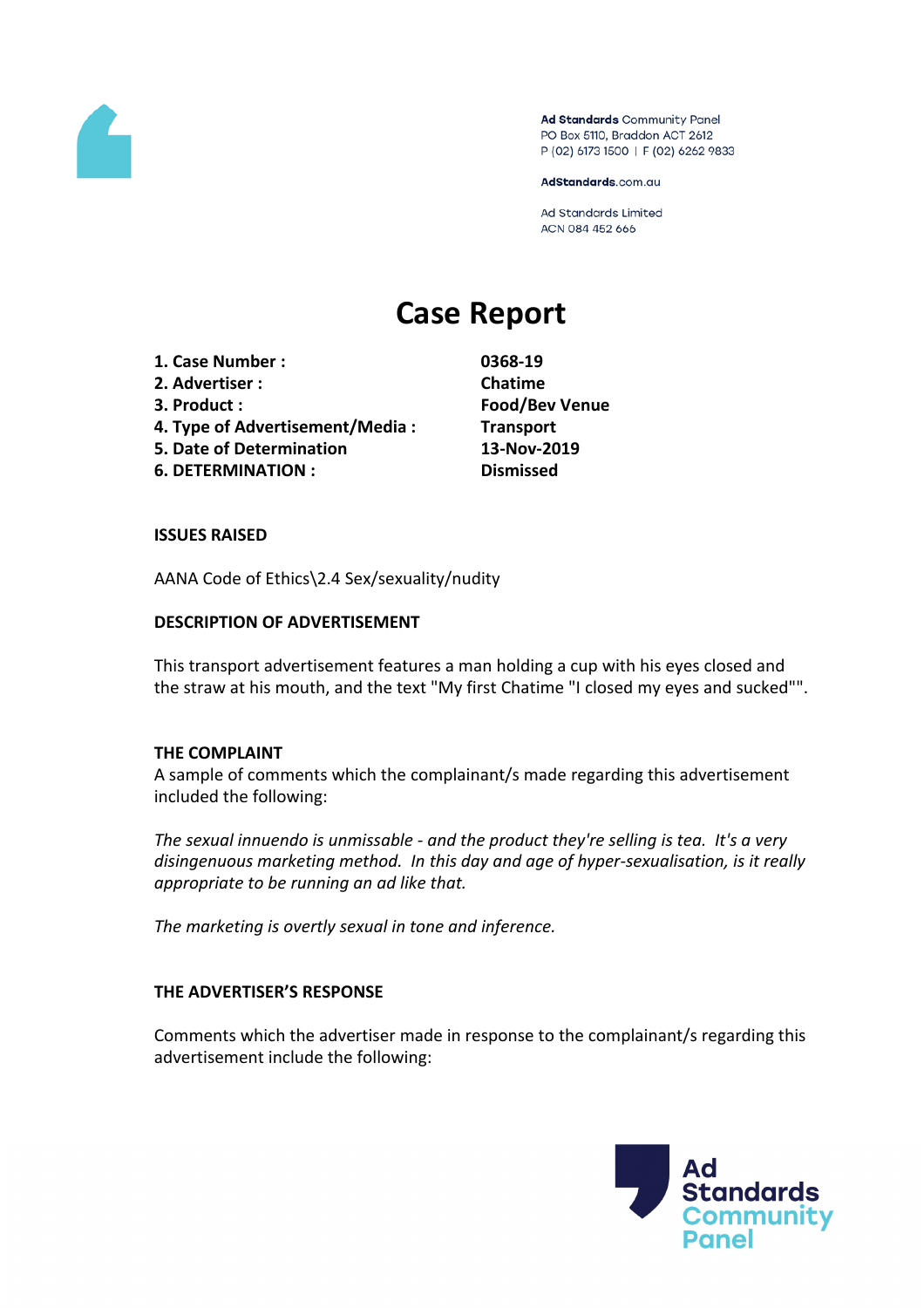

*Our 'My First Chatime" campaign was developed to try and encourage consumers to try our products for the first time. Hence why the campaign is called "My First Chatime".*

*All of the hero lines under "My First Chatime" ads reflect customers experience, confusion or where they were when they tried Chatime for the first time. Our product is a little weird, but delicious. We wanted to own our customers first time weird experiences.*

*The line "I just closed my eyes and sucked" is a man clearly holding his drink of choice with his eyes closed sucking through the straw of a cup. I'm not sure how this can be deemed offensive.*

*We submitted all artwork to Ad Standards for critiquing before going live.*

*On Chatime's behalf, we never meant to offend anyone. Our sincere apologies.*

# **THE DETERMINATION**

The Ad Standards Community Panel (the Panel) considered whether this advertisement breaches Section 2 of the AANA Code of Ethics (the Code).

The Panel noted the complainants concerns that the advertisement features inappropriate sexual innuendo.

The Panel viewed the advertisement and noted the advertiser's response.

The Panel considered whether the advertisement was in breach of Section 2.4 of the Code. Section 2.4 of the Code states: "Advertising or Marketing Communications shall treat sex, sexuality and nudity with sensitivity to the relevant audience".

The Panel noted that this advertisement is on the side of public buses, and the audience would be broad and would include children.

The Panel noted it had previously considered another advertisement in this series in case 0104/19, in which:

*"The Panel considered that the advertisement includes the double entendre of 'the balls felt weird in my mouth' however considered that there is a clear explanation of balls being a part of the beverage provided in the imagery of the advertisement.*

*The Panel noted that in earlier determinations, advertisements which use double entendre, where a non-sexualised explanation of the meaning would be taken away by children, would generally treat the issue of sex, sexuality and nudity with sensitivity to the relevant audience…The Panel considered that the sexualised meaning of the phrase 'the balls felt weird in my mouth' could be interpreted by adults to be an innuendo to oral sex, however considered that the most likely explanation of the*